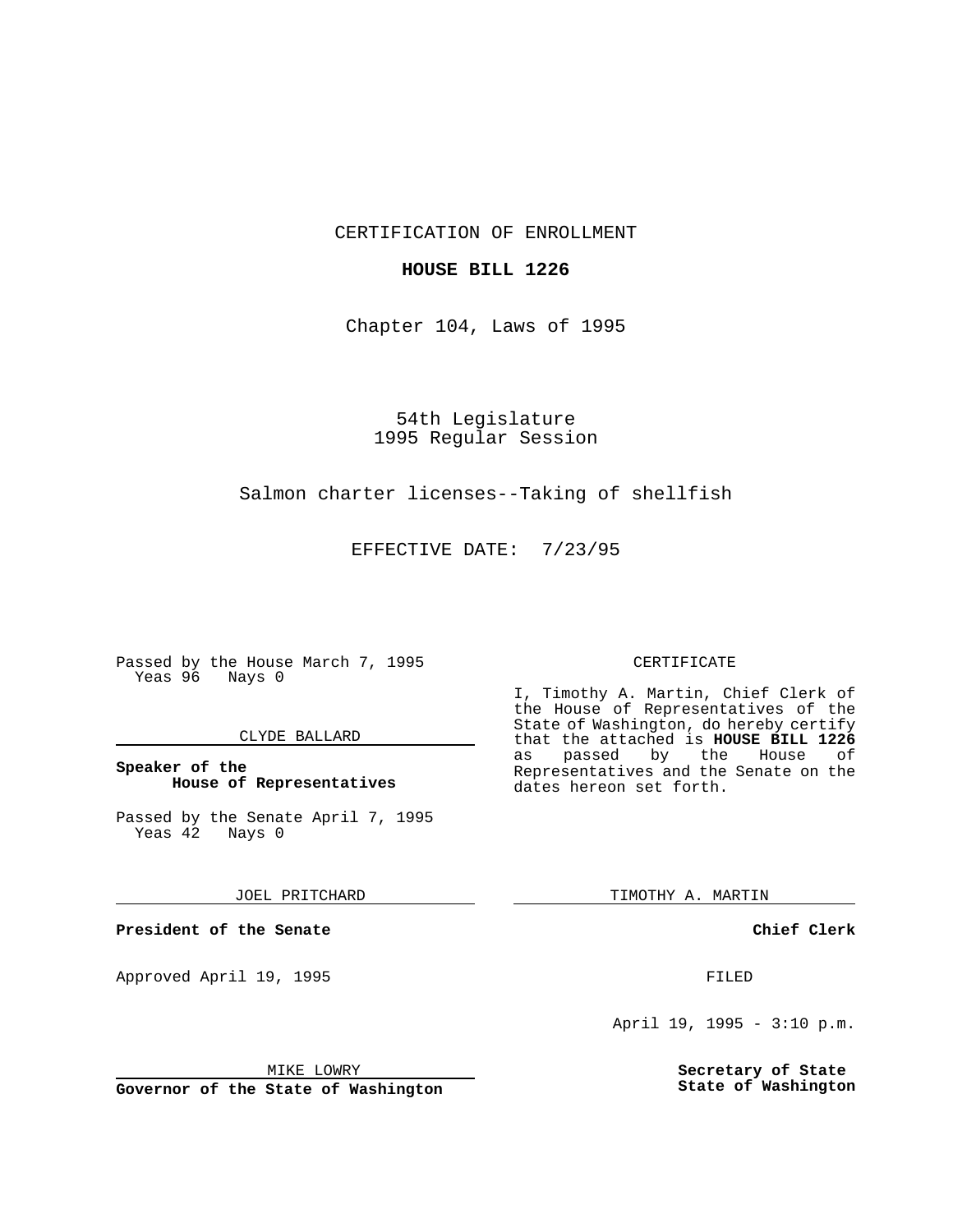# **HOUSE BILL 1226** \_\_\_\_\_\_\_\_\_\_\_\_\_\_\_\_\_\_\_\_\_\_\_\_\_\_\_\_\_\_\_\_\_\_\_\_\_\_\_\_\_\_\_\_\_\_\_

\_\_\_\_\_\_\_\_\_\_\_\_\_\_\_\_\_\_\_\_\_\_\_\_\_\_\_\_\_\_\_\_\_\_\_\_\_\_\_\_\_\_\_\_\_\_\_

Passed Legislature - 1995 Regular Session

# **State of Washington 54th Legislature 1995 Regular Session**

**By** Representatives Buck, Basich, Fuhrman and Kessler; by request of Department of Fish and Wildlife

Read first time 01/18/95. Referred to Committee on Natural Resources.

 AN ACT Relating to salmon charter licenses; and amending RCW 75.28.095.

BE IT ENACTED BY THE LEGISLATURE OF THE STATE OF WASHINGTON:

 **Sec. 1.** RCW 75.28.095 and 1993 sp.s. c 17 s 41 are each amended to read as follows:

 (1) The director shall issue the charter licenses and angler permits listed in this section according to the requirements of this title. The licenses and permits and their annual fees and surcharges are:

| 10 | License or Permit     | Annual Fee                |               | Governing     |
|----|-----------------------|---------------------------|---------------|---------------|
| 11 |                       | (RCW 75.50.100 Surcharge) |               | Section       |
| 12 |                       | Resident                  | Nonresident   |               |
| 13 | (a) Nonsalmon charter | \$225                     | \$375         |               |
| 14 | (b) Salmon charter    | \$380                     | \$685         | RCW 75.30.065 |
| 15 |                       | (plus $$100$ )            | (plus \$100)  |               |
| 16 | (c) Salmon angler     | $\updownarrow$ 0          | $\frac{1}{2}$ | RCW 75.30.070 |
| 17 | (d) Salmon roe        | \$95                      | \$95          | RCW 75.28.690 |

 (2) Except as provided in subsection (5) of this section, it is unlawful to operate a vessel as a charter boat from which salmon or

p. 1 HB 1226.SL